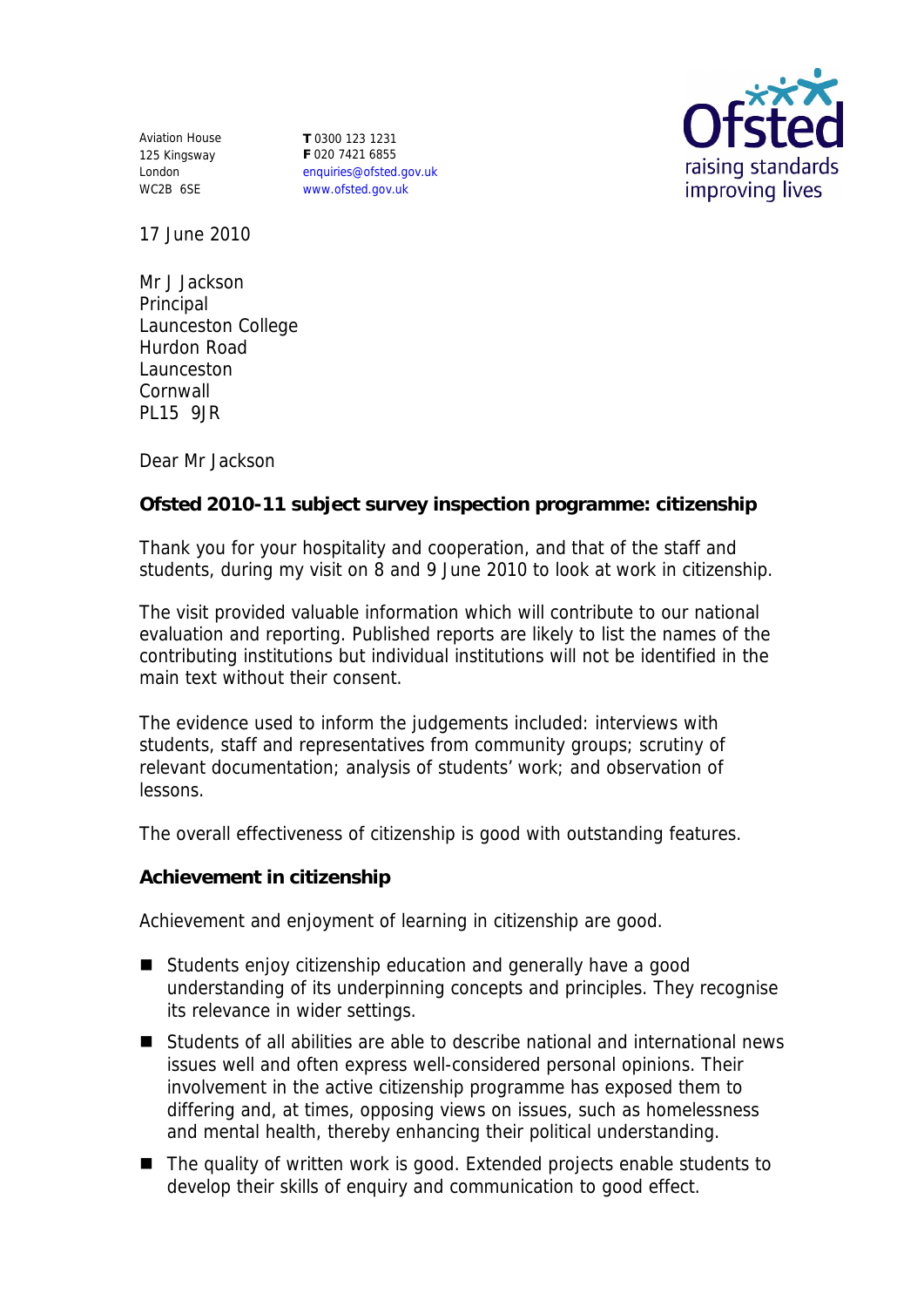- There is clear differentiation and progression across year groups although gaps exist in, for example, students' knowledge about the role and function of charities and the voluntary sector.
- Attainment on the new AS-level citizenship studies course is improving after disappointing first-year results in 2009/10.

**Quality of teaching in citizenship**

The quality of teaching in citizenship is good.

- $\blacksquare$  In the best lessons, teachers successfully linked a variety of approaches including plenary, question and answer sessions and group work. They ensured that students had sufficient time to fulfil the tasks set and made good use of key words to extend students' citizenship vocabulary and consolidate their learning. Teachers are skilled in eliciting students' views and opinions, often actively encouraging them to justify their standpoints.
- The citizenship team benefits from being drawn from a broad range of subjects including religious education, humanities and English. Not all teachers, however, are sufficiently well versed in, or familiar with, the citizenship programme of study.
- Marking is sensitive and helpful to students and linked to level descriptors.
- Over a short period, rapid progress has been made in developing and improving assessment arrangements. Citizenship units identify assessment opportunities and are supported by specific criteria. Consideration is given to ensuring that assessment takes account of students' work in the areas of advocacy and representation as well as citizenship knowledge.

## **Quality of the curriculum in citizenship**

The quality of the citizenship curriculum is outstanding.

- The curriculum accommodates key citizenship concepts and processes and includes a strong element on active citizenship. It provides extended projects which enable students to carry out personal research; projects viewed covered the full ability range. Homework operates in a similar way, enabling students to work on a task over the six-week period of a citizenship unit.
- Schemes of learning and lesson plans are presented in an accessible format and support citizenship teachers well.
- Well-established global and international work, carried out across the college, complements citizenship education very well, particularly in relation to areas such as diversity, conflict resolution and social justice. 'Student voice' activities make an equally strong contribution to the curriculum.
- Community links also enrich the citizenship curriculum. The projects adopted by community organisations, such as campaigning, youth representation and inter-generational work, fit well with the college's citizenship learning objectives.